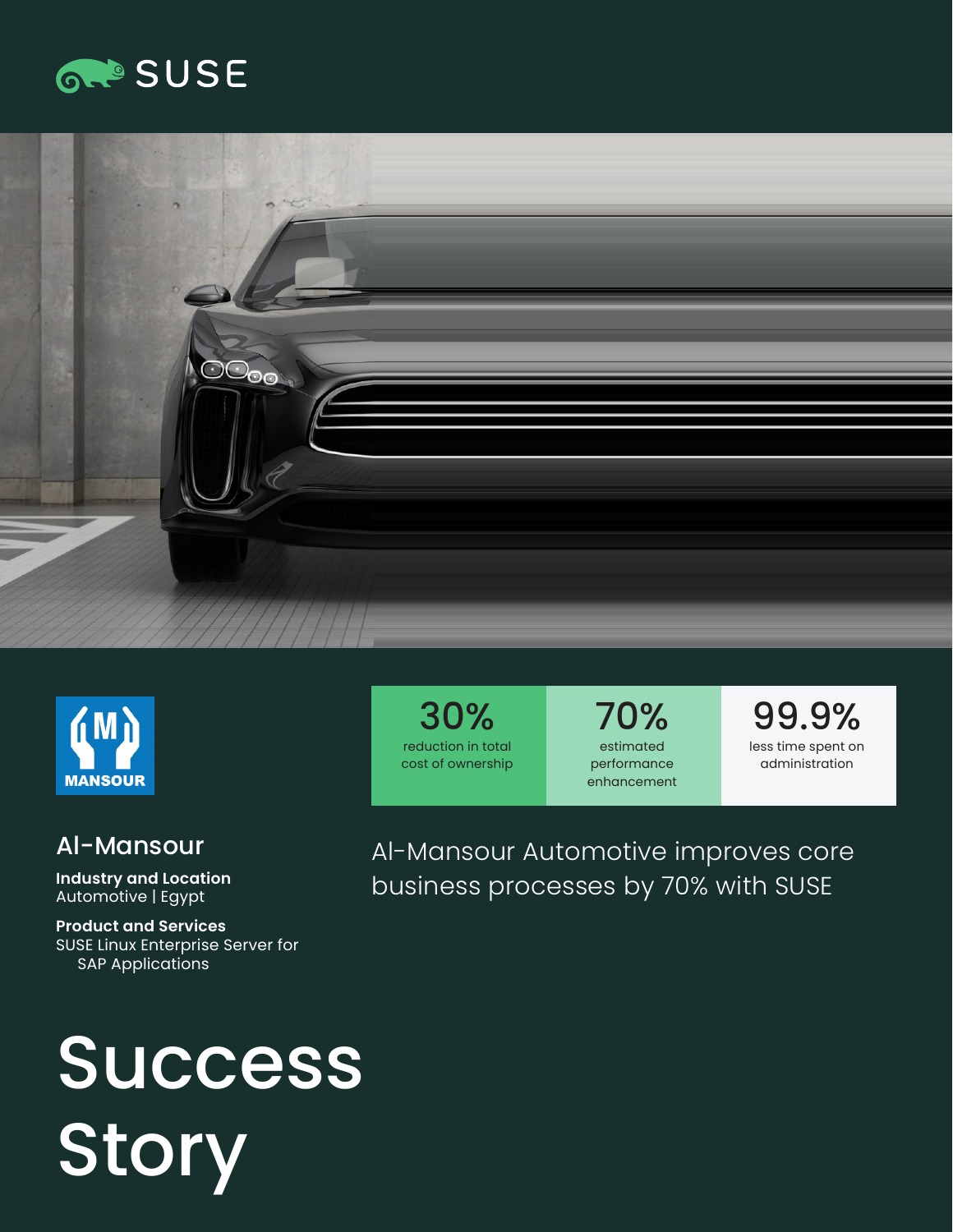

#### At-a-Glance

One of the largest and most successful companies in the Middle East, Egyptian car distributor and retailer Al-Mansour Automotive must keep track of many complex business processes to succeed. The company decided to upgrade its IT infrastructure by deploying SUSE® Linux Enterprise Server for SAP Applications, and gained a stable, reliable business platform, along with an estimated 70% reduction in reporting times and a 30% reduction in its total cost of ownership.



Founded in Cairo, Egypt, in 1975 as a subsidiary of the international Mansour Group, Al-Mansour Automotive is an importer, distributor and retailer of automobiles. It is the official dealer for General Motors in Egypt, Iraq, Dubai, Libya and Africa, selling over 100,000 vehicles a year and employing 2,000 people. Mansour Group was recently listed by Forbes Magazine as the fourth largest privatelyowned company in the Middle East.

#### **Challenge**

The motor industry, like the products it sells, requires regular and careful maintenance. As an importer, distributor and retailer of several international car brands



including Opel, Peugeot and Chevrolet, Al-Mansour Automotive realized it needed to improve its IT systems to remain a welloiled machine.

Muhammad Muharram, IT general manager at Al-Mansour Automotive, explains: "Our previous database was less efficient than it could have been, and we were dealing with unnecessarily long wait times on some core business processes. Some reports were taking up to six hours at a time to create, slowing down our business operations.

"Our IT system was also run entirely onpremises, and we thought there were potential savings in a more cloud-friendly solution. We decided to migrate to a new database management system, which ultimately led us to the SUSE solution."

#### Solution

After evaluating the market for competing solutions, Al-Mansour Automotive decided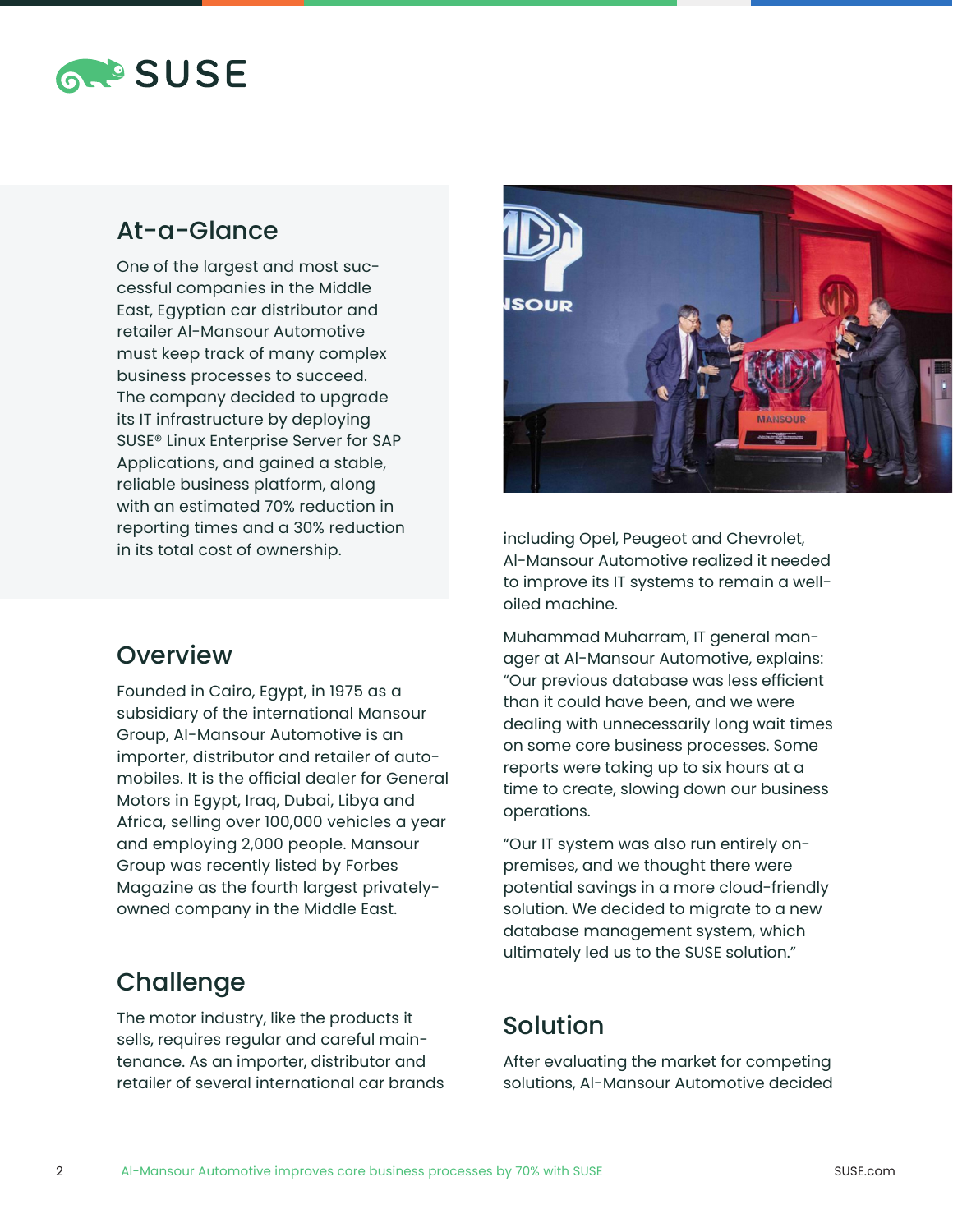

"The SUSE implementation has been a great economic benefit. We estimate that since adopting SUSE Linux Enterprise Server for SAP Applications, we have reduced our total cost of ownership by 30%."

> **Muhammad Muharram** IT General Manager Al-Mansour Automotive

to implement SUSE Linux Enterprise Server (SLES) for SAP Applications on its existing IBM Power Systems hardware, enabling it to run the SAP HANA database.

Muharram elaborates: "Once we had committed to SAP HANA, SLES for SAP Applications was simply the natural choice. We did consider other operating systems, but none of them were certified for SAP HANA on our IBM hardware. SUSE was certified on IBM Power, and that, combined with SUSE's strong partnership with SAP, made SUSE the logical option for us."

With the SUSE solution now in place, Al-Mansour Automotive has achieved reliable performance and can manage its IT landscape more easily.

"The SUSE solution has been in place for a year now, and we have not experienced any downtime," says Muharram. "We get an extensive, accessible overview of the entire system, so it is very easy to manage, and the stability of SUSE's operating system gives us confidence to enable further expansion. Within another year, we expect to have 24 servers all running SLES for SAP Applications."



As well as SUSE's own support, Al-Mansour Automotive benefits from direct access to SAP support services via the SUSE interface. "It's very useful for us to have a single point of contact," says Muharram. "It makes SAP service requests far more efficient. This integration with SUSE not only makes our lives easier  $-$  it is a testament to the strength of partnership SUSE has with SAP."

#### Results

Since implementing SLES for SAP Applications, Al-Mansour Automotive has gained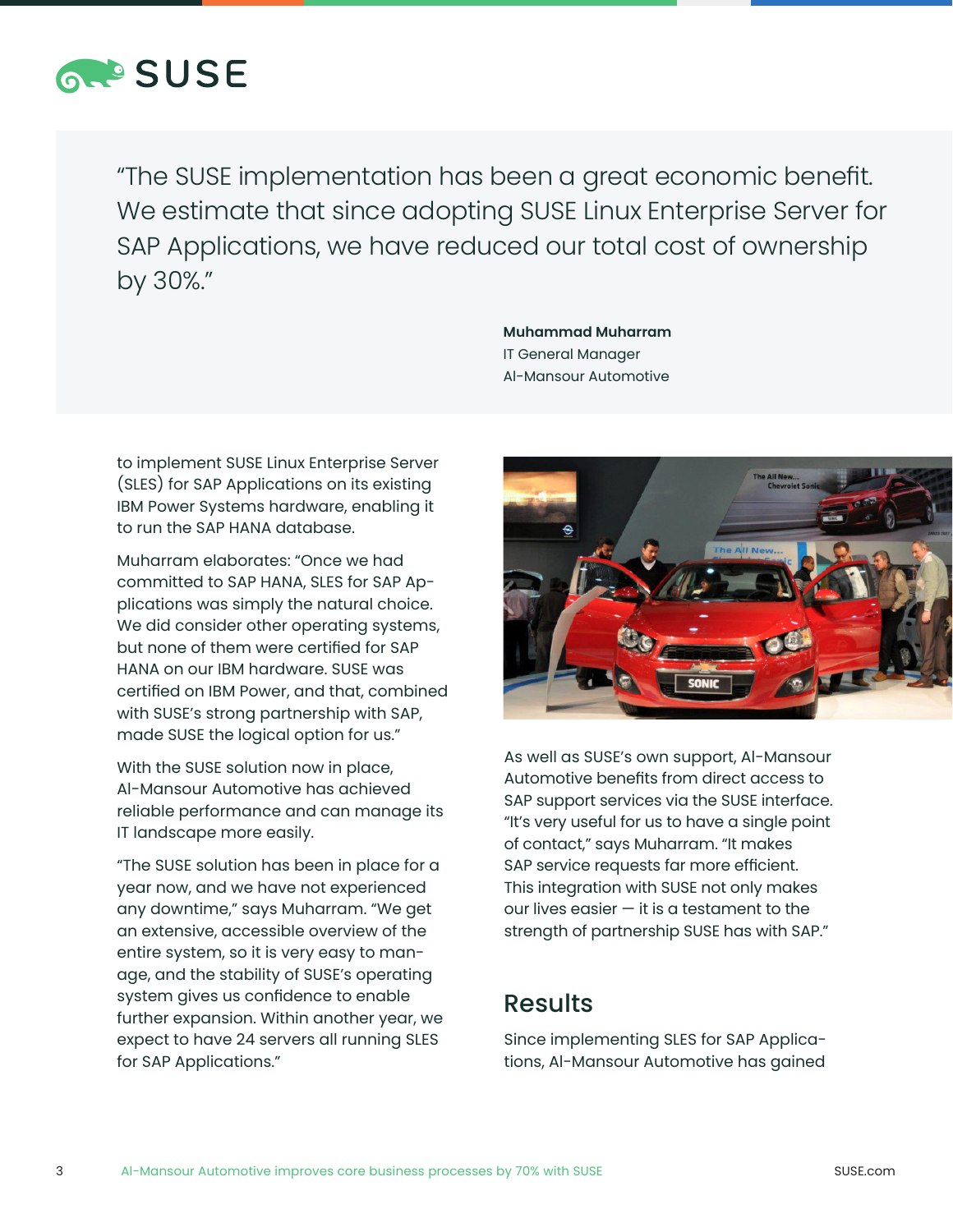

"Our end-of-month process is more efficient now. We have reduced our month-closing report times by around 70%; some reports that used to take up to six hours are now done in less than one. That is a great achievement."

> IT General Manager Al-Mansour Automotive

**Muhammad Muharram** 

a stable, reliable platform for its core processes in Egypt, Iraq, Dubai, Libya and Africa where it does business, as well as consolidating software licensing costs.

"The SUSE implementation has been a great economic benefit," says Muharram. "We estimate that since adopting SLES for SAP Applications, we have reduced our total cost of ownership by 30%."

The company has also benefited from greater efficiency in its core business processes, particularly reporting.

"Our end-of-month process is more efficient now," says Muharram. "We have reduced our month-closing report times by around 70%; some reports that used to take up to six hours are now done in less than one. That is a great achievement, and it's entirely thanks to the speed and consistency of SAP HANA on SLES for SAP Applications."

With its SUSE solution firmly in place, Al-Mansour Automotive is looking to expand its use of SUSE technology in line with future growth strategy.

Muharram concludes: "Our long-term plan is to migrate our current on-premises systems to the cloud, and the compatibility of SLES for SAP Applications gives us scope

to do that. We are also in the process of testing SUSE Manager, which we expect to roll out fully next year.

"Overall, SLES for SAP Applications has more than proved its usefulness, and we believe it will continue fueling business growth for years to come."

#### **Benefits**

- 30% reduction in total cost of ownership
- 70% estimated performance enhancement
- 99.9% uptime since deploying SUSE Linux Enterprise Server for SAP Applications

#### Find out how SUSE can help you become an innovation hero!

- Sales-Inquiries-APAC@suse.com
- Sales-Inquiries-EMEA@suse.com
- Sales-Inquiries-LATAM@suse.com
- Sales-Inquiries-NA@suse.com